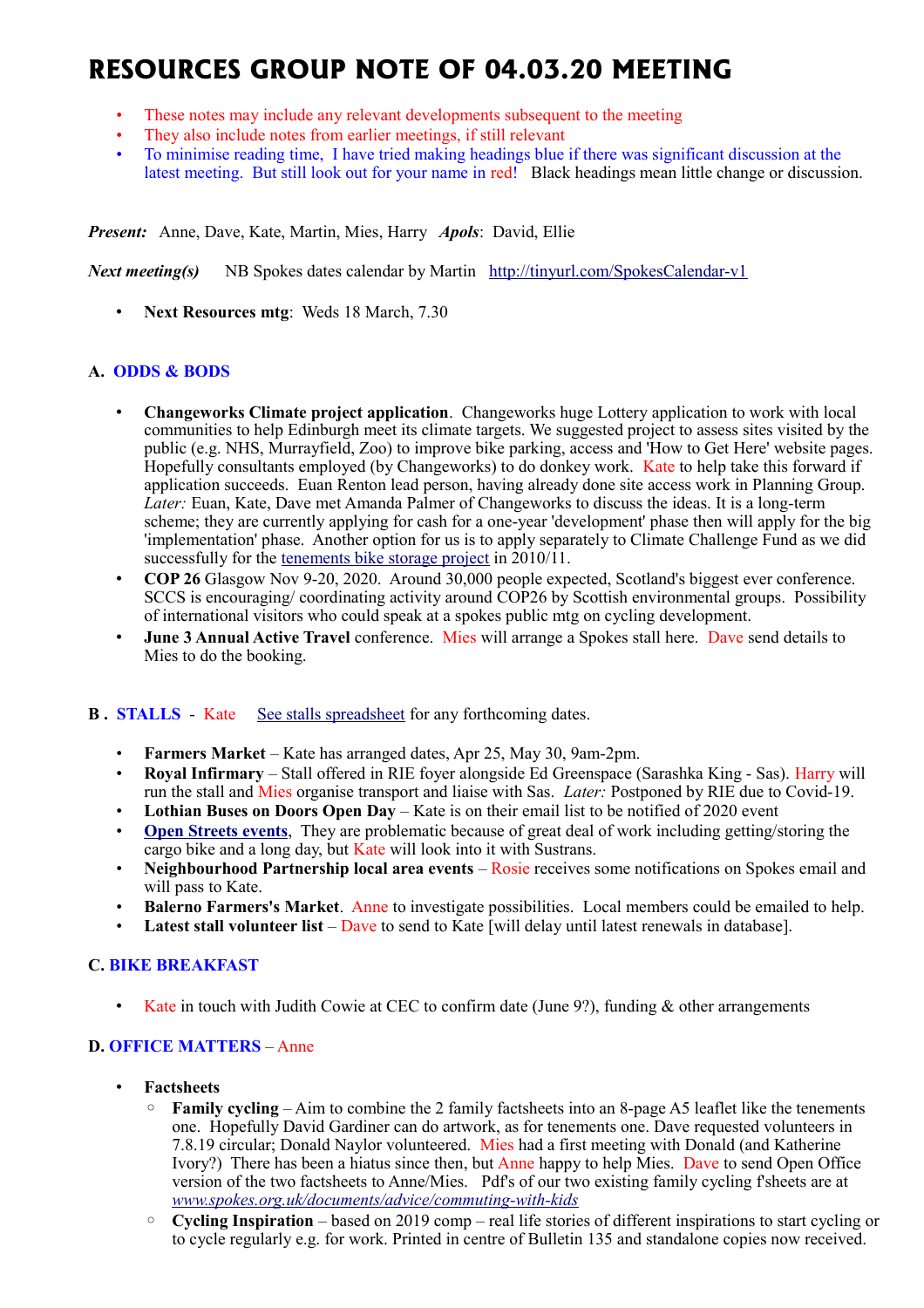## **D. SPOKES SHARED ONLINE STORAGE**

• Important spokes files should in general be permanently stored on Spokes space (with passwords and permissions as appropriate - in case anyone with material on their home PC gets run over by a bus etc). Obviously people will tend to do current work on home PCs.

| <b>Storage location</b>               | <b>Dropbox</b>                                                                        | <b>Google Drive</b>                                    | Website                                                |
|---------------------------------------|---------------------------------------------------------------------------------------|--------------------------------------------------------|--------------------------------------------------------|
| Type of content                       | Internal, confidential or not General Spokes use; e.g.<br>intended for outside access | documents being developed                              | Public documents e.g. final<br>versions of submissions |
| Intended main<br>users                | Relevant individuals only                                                             | Active members, particularly   Anyone<br>group members |                                                        |
| Main top level<br>folders (initially) | Databases; maps; office                                                               | To be decided, possibly<br>include: Graphics; Planning | Documents\submissions;<br>Documents\advice             |

New arrangements...

- Important to ensure storage is organised with clear structure e.g. top level folders as above, then suitable carefully thought-out lower level folders.
- A **Dropbox** account is owned by an email account, and Rosie has set this up under Spokes@spokes.org.uk. Clair databases & office files now moved there. Maps files awaited. Same people as now given permission to access relevant folders. Rosie and Dave have password to access the entire spokes dropbox account.
- **Google drive** requires a google account Martin has set up [spokeslothian@gmail.com](mailto:spokeslothian@gmail.com) and is creating Planning and Graphics folders. Rosie and Martin to discuss how to structure it further. Currently much planning group material is on Martin's personal google drive, but not well structured. Rosie also to store spokes pictures here, intended primarily for access by anyone within spokes.
- Website public-access documents already reasonably structured within the two folders in table above.

# **E. SPOKES PUBLIC MEETINGS** [twitter hashtag #SpokesMtg] Organisers Martin + Ellie.

- **March 23 Local Campaigning -** Augustine United venue
	- 7 speakers, each to have 5-10 mins, but keeping total below 1 hour.
		- Spokes Porty Kirsty Lewin [need extra time to show one of their videos, only 3 mins or so]
		- Spokes South Edinb Stella Thomson
		- Spokes Planning Group David French
		- Roseburn support group Henry Whaley
		- Drem path campaign Iain Monk
		- City Cycling Edinburgh, CCE online forum Sara Dorman &/or Ewan Maclean
		- School Bike Buses Dave found Diana Farrell (Corstorphine bike bus)
		- QA CHAIR Spokes member Cllr Scott Arthur hopefull will take back ideas to the Council.
	- Live Streaming still uncertain
	- $\circ$  Stall Kate Take extra Midlothian maps & publicise Midlothian map offer
	- Membership stall Dave contact Kenny McDonald or Paul
	- Refreshments Martin arranging with Judy
	- Publicity Dave has done poster, tweeted and emailed organisations.

## • **June 11 – Cross Boundary Cycleroutes**

- Main speaker Anna Herriman, SEStran [SEStran preparing new report on this]. Also to invite...
	- East Lothian cycle officer Iain Reid
	- West Lothian Cllr Kirsteen Sullivan (or her representative)
	- Midlothian Michaela, as a local campaigner. *Later:* Martin may instead invite cycle officer so as to have better chance to influence the council.
- Note CEC draft Mobility Plan which talks of segregated routes on all arterial roads into the city.

## • **November meeting** – Provisionally **International Cycling comparisons** – see (A) COP26 above.

- **Future meetings**
	- **Cycling & Health** (NB we had this topic in June 2016). New developments 1. Adrian Davis, new professor of transport & health at Napier (first in the world?) 2. Faculty of Public Health launches Scottish initiative on transport, with Transform Scotland.
	- **The Bike Trade, local and national**. Suggested by Graham Hart, who would like to speak. Also Mies suggested it could be expanded to include other types of local bike business e.g. bike station.
	- **Council developments**. When there is anything useful to be presented by Council, and discussed.
	- **Other ideas?**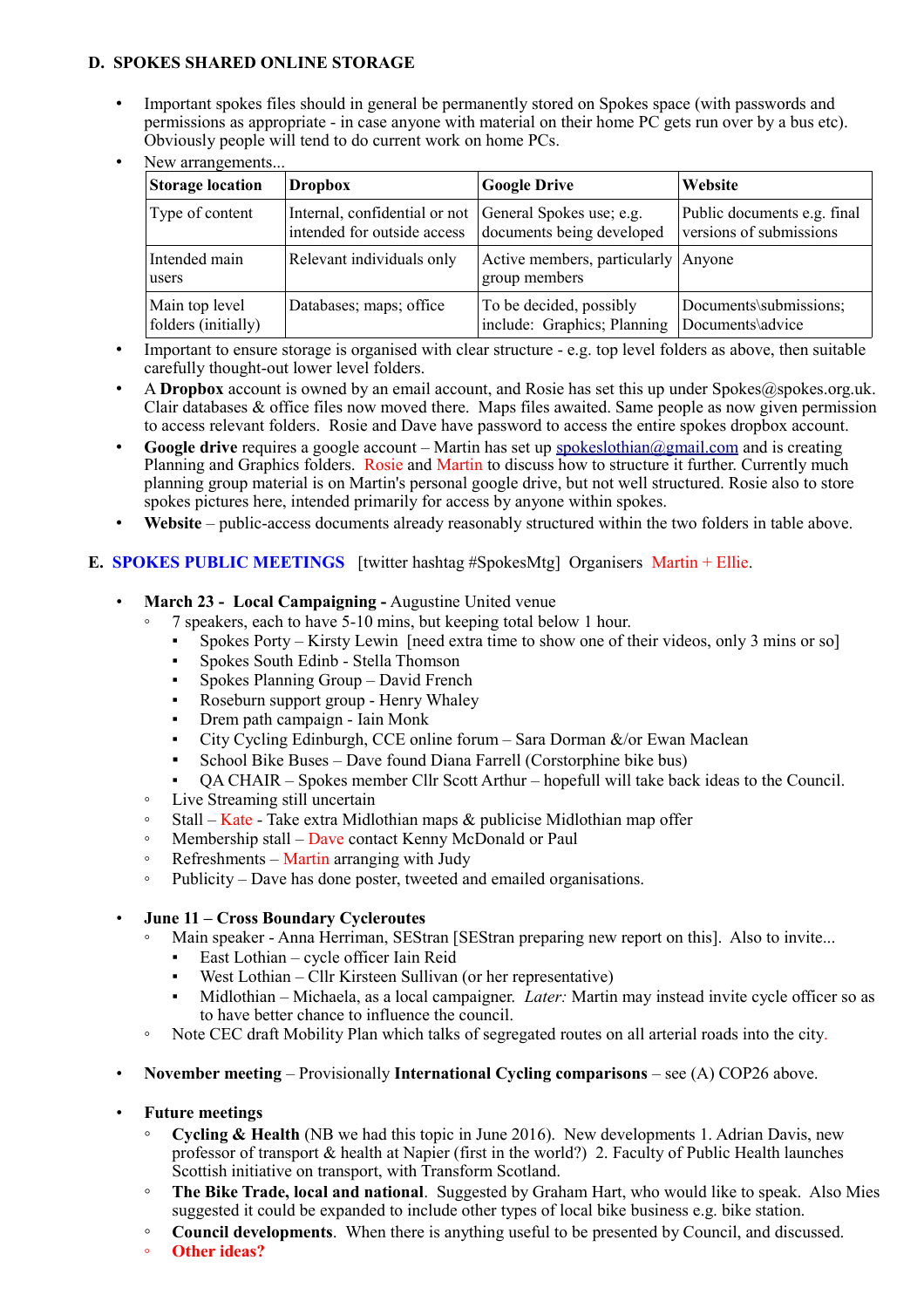# **F. TRAFFIC COUNTS**

- Next count May 12, Barbara organising as usual.
- Martin Possible one-off Princes St/ George St count, to help CCWEL and Transformation lobbying. Barbara happy to help organis volunteers and work on the details if/when Planning Gp goes ahead.

# **G. CARGO-BIKE PROJECT -** [Spreadsheet](https://drive.google.com/drive/folders/1BuWIrWRXwrDyFuw-nDA8n9ms37oAeKwH) of applications and their progress [Rosie]

- Conditions for our grants **[www.spokes.org.uk/documents/papers-documents/cargo-bikes](http://www.spokes.org.uk/documents/papers-documents/cargo-bikes)**.
- **Spokes Stickers** If we need these, the firm recommended by David Gardiner is on our [cargo-bike page.](http://www.spokes.org.uk/documents/advice/cargo-bikes/)
- **Green Team** they have their cargo bike. We now have photo(s) with logo showing
- **Lothian Cycle Training** Ali Grieve commercial but major community/voluntary aspect: £1000 offered.
- **Family CargoBikes offer** We have photos & (excellent) report from, so far, one of the applicants, Eddie Hawkins – Dave has tweeted it and Rosie FB, with positive reactions. Some grant cash left, so new offer to members now going out to members in [2.3.20 Spokesworker](http://www.spokes.org.uk/wp-content/uploads/2020/03/spwkr20.03.02.pdf) – closing date for applications 10 April.
- Rosie has separate spreadsheets of the community groups and the spokes member offers.

# **H. COMPETITIONS** [previous comps at [spokes.org.uk/documents/odds-and-ends-may-be-exciting/competitions\]](http://www.spokes.org.uk/documents/odds-and-ends-may-be-exciting/competitions/)

- **2020 comp – My regular bicycle journey** [possibly with max number of words; or ask for all words & pics to fit one A4 page]. Entries could focus on route itself, or practical issues (clothes, gears etc) or emotional, or whatever – or any combination.
- Prizes Dave to produce draft entry form to use when requesting prizes. Prizes to be sought...
	- Dave ScotRail; Harts (wk e-bike hire); EdFoC (day cargo-bike hire); Laidback (recumbent tour for 2)
	- Mies Bike Coop; Sustrans (5 pocket maps?); Camera Obscura (2 family tickets?); Kalpna; Boardwalk
	- Kate Filmhouse (ticket for2?); Cafe Milk
	- Michaela Lanterne Rouge [Dave to ask Michaela]
- **Future ideas**
	- **Cycling recipes** [possibly with some sort of eating event] previous competition on this was 2006
	- **My campaigning success (or failure?)** something the person has done with or without others; their experience, the outcome, lessons for others, etc, etc.

## **J. SPOKES MAPS** email, *maps-spokes* (*aspokes.org.uk* for maps group. Katharine Taylor coordinator.

- **Map Group** next stages Midlothian complete revision and Edinburgh reprint. Also possibly Glasgow.
- **Edinburgh map** (2019 update) Updated reprint received, 2000 copies. Peter has taken original 2016 copies (only 100 or so?) to the store to use if the reprint runs out, else give to schools when 2021 map out
- **Edinburgh** (2021) A new volunteer (Edith) in the maps group has started work on the base map (?)
- **Midlothian** (2015) Software & surveying underway. Enjoyable & useful 15-strong meeting of ML volunteers  $\&$  map group people held recently in Bilston. Volunteer found to help Andy with the big amount of Adobe Illustrator work.
- **W Lothian** (2018) stocks ok
- **E Lothian** (2017) stocks ok
- **Glasgow 3rd edition** (2016) developed by Spokes & Go-Bike, 12500 copies paid for by council, free from Glasgow Council, now exhausted. Ian says map side is held by  $X\overline{Y}Z$  who could easily update it, and David the front. Ian M says GoBike maps contact would be Andy Preece. Mies spoke to Glasgow Transport convenor, Cllr Anna Richardson, who would like new edition and might fund it.
- **Shops sales initiative** We receive some bulk orders but are not proactive on sales and Maps group has no sales/promotion volunteer. Possibly write to all bike shops, with free sample map and order form?
- **Bulk sales** Peter Hawkins does annual sales totals; Dave to circulate numbers. Recent major order of 350 maps (Ed & Lothians) by Changeworks; 40 by Mikes Bikes in Haddington (shows potential for sales in the Lothians).

# **K. SPOKES LOCAL GROUPS**

• **Spokes Local Groups** Spokes Porty & South Ed Safe Cycling both considering applying for Sustrans cash for local cycle route feasibility projects [Sustrans feasibility grants don't require match-funding].